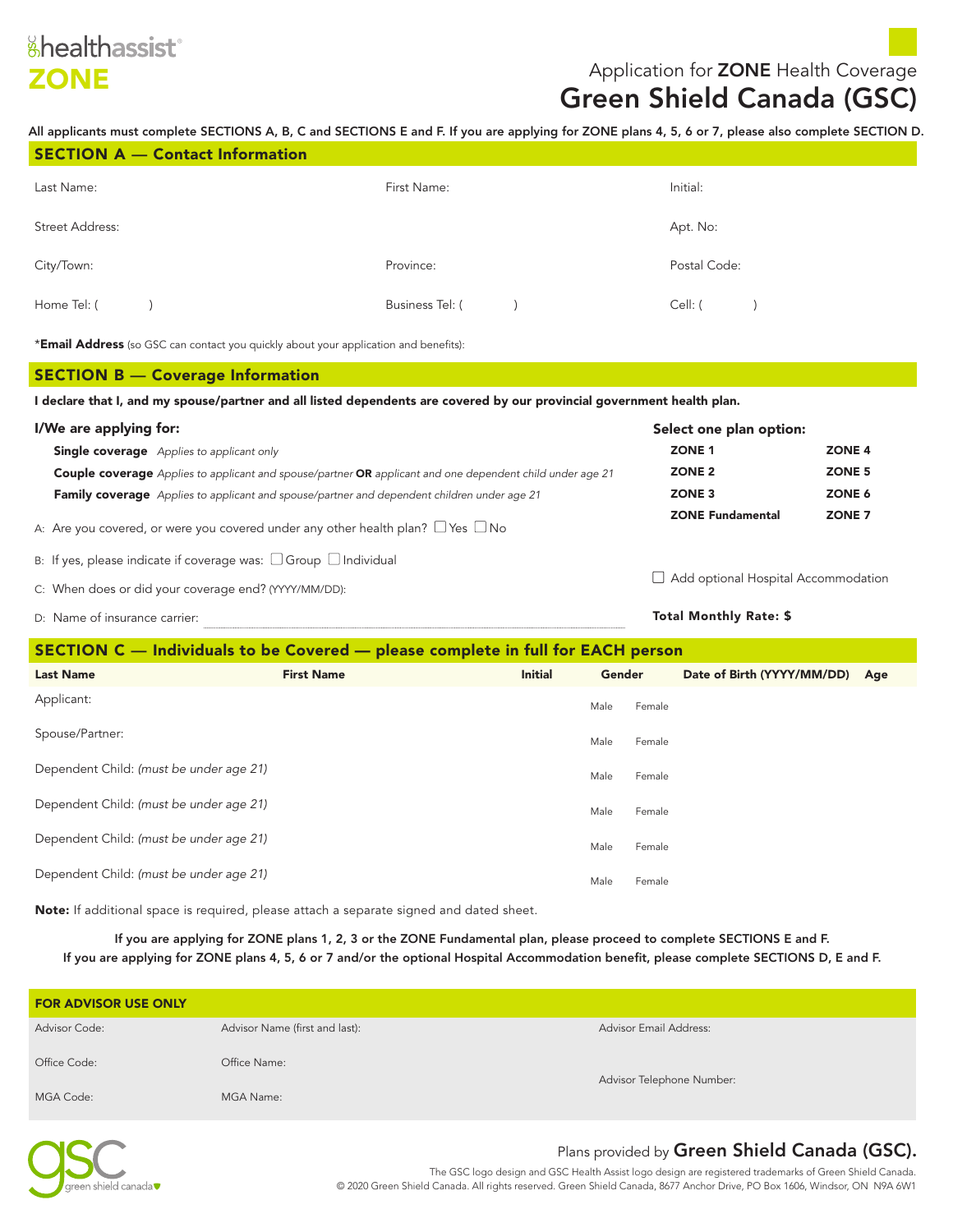#### Page 2 Please complete SECTION D if you are applying for ZONE plans 4, 5, 6 or 7 OR if you have selected the optional Hospital Accommodation benefit. Otherwise, proceed to SECTION E.

#### SECTION D — Statement of Health and Prescription Drug Information

Have you, your spouse/partner and/or any listed dependent children EVER been treated for, consulted or received advice from a physician or specialist<br>Nor had any indication of the following conditions? (Check v, "Yes" or "

|        |                                                                                                                                                              |                                                                                                                                                      |                             |                                                                                                 | <b>Applicant</b>                                                   | <b>Spouse / Partner</b> | Dependent(s)         |
|--------|--------------------------------------------------------------------------------------------------------------------------------------------------------------|------------------------------------------------------------------------------------------------------------------------------------------------------|-----------------------------|-------------------------------------------------------------------------------------------------|--------------------------------------------------------------------|-------------------------|----------------------|
| А:     |                                                                                                                                                              | Behavioral or Mental health disorders                                                                                                                |                             | Anxiety, Depression, Insomnia, ADD/ADHD, Eating disorders or any other Emotional, Mood,         | $\Box$ Yes $\Box$ No                                               | $\Box$ Yes $\Box$ No    | $\Box$ Yes $\Box$ No |
| B:     |                                                                                                                                                              | Multiple Sclerosis, Paralysis or any other Neurological disorders                                                                                    |                             | Alzheimer's disease, Dementia, Parkinson's disease, Seizures/Epilepsy, Loss of consciousness,   | $\Box$ Yes $\Box$ No                                               | $\Box$ Yes $\Box$ No    | $\Box$ Yes $\Box$ No |
| C:     |                                                                                                                                                              | other Kidney, Bladder or Prostate disorders                                                                                                          |                             | Kidney stones, Kidney Disease, Interstitial Cystitis, Benign Prostatic Hyperplasia (BPH) or any | $\Box$ Yes $\Box$ No                                               | $\Box$ Yes $\Box$ No    | $\Box$ Yes $\Box$ No |
| D:     |                                                                                                                                                              | Liver disorders, including Hepatitis                                                                                                                 |                             |                                                                                                 | $\Box$ Yes $\Box$ No                                               | $\Box$ Yes $\Box$ No    | $\Box$ Yes $\Box$ No |
| E:     |                                                                                                                                                              | Infertility, Ovarian cyst, PCOS, Uterine Fibroids, Irregular menses, Menopause or any other<br>Reproductive or Breast disorders                      |                             |                                                                                                 | $\Box$ Yes $\Box$ No                                               | $\Box$ Yes $\Box$ No    | $\Box$ Yes $\Box$ No |
| F:     |                                                                                                                                                              | Crohn's disease, Ulcerative Colitis, Irritable bowel syndrome, Ulcer, Hernia,<br>Persistent heartburn/Reflux or any other Gastrointestinal disorders |                             |                                                                                                 | $\Box$ Yes $\Box$ No                                               | $\Box$ Yes $\Box$ No    | $\Box$ Yes $\Box$ No |
| G:     |                                                                                                                                                              | pressure, Elevated cholesterol or any other Circulatory, Heart or Vascular disorders                                                                 |                             | Heart disease, Stroke/TIA (mini-stroke), Heart attack, Irregular heartbeat, Angina, High blood  | $\Box$ Yes $\Box$ No                                               | $\Box$ Yes $\Box$ No    | $\Box$ Yes $\Box$ No |
| Н:     |                                                                                                                                                              | Alcoholism or Drug dependency                                                                                                                        |                             |                                                                                                 | $\Box$ Yes $\Box$ No                                               | $\Box$ Yes $\Box$ No    | $\Box$ Yes $\Box$ No |
| ŀ.     |                                                                                                                                                              | Skin disorders, including acne                                                                                                                       |                             |                                                                                                 | $\Box$ Yes $\Box$ No                                               | $\Box$ Yes $\Box$ No    | $\Box$ Yes $\Box$ No |
| J:     |                                                                                                                                                              | HIV, AIDS, ARC (AIDS related complex), or any other immunological disorders                                                                          |                             |                                                                                                 | $\Box$ Yes $\Box$ No                                               | $\Box$ Yes $\Box$ No    | $\Box$ Yes $\Box$ No |
| К:     |                                                                                                                                                              | other Joint, Bone, or Muscular disorders                                                                                                             |                             | Arthritis, Osteoporosis/Osteopenia, Back pain, Joint pain, Muscle pain, Fibromyalgia or any     | $\Box$ Yes $\Box$ No                                               | $\Box$ Yes $\Box$ No    | $\Box$ Yes $\Box$ No |
| L:     |                                                                                                                                                              | Lung disorders                                                                                                                                       |                             | Allergies, Asthma, COPD, Chronic Bronchitis, Emphysema, or any other Respiratory or             | $\Box$ Yes $\Box$ No                                               | $\Box$ Yes $\Box$ No    | $\Box$ Yes $\Box$ No |
| М:     |                                                                                                                                                              | Chronic headaches or Migraines                                                                                                                       |                             |                                                                                                 | $\Box$ Yes $\Box$ No                                               | $\Box$ Yes $\Box$ No    | $\Box$ Yes $\Box$ No |
| N:     |                                                                                                                                                              | Basal cell carcinoma, Growths, Polyps, Tumors, Leukemia or any other Cancers                                                                         |                             |                                                                                                 | $\Box$ Yes $\Box$ No                                               | $\Box$ Yes $\Box$ No    | $\Box$ Yes $\Box$ No |
| O:     |                                                                                                                                                              |                                                                                                                                                      |                             | Cold sores, Herpes or any other Sexually transmitted diseases or infections (STDs or STIs)      | $\Box$ Yes $\Box$ No                                               | $\Box$ Yes $\Box$ No    | $\Box$ Yes $\Box$ No |
| Ρ:     |                                                                                                                                                              | Endocrine, Hormonal or Thyroid disorders                                                                                                             |                             | Diabetes/Elevated Glucose, Hypothyroidism, Hyperthyroidism, Adrenal Fatigue or any other        | $\Box$ Yes $\Box$ No                                               | $\Box$ Yes $\Box$ No    | $\Box$ Yes $\Box$ No |
| Q:     |                                                                                                                                                              | Glaucoma, Cataracts, Meniere's disease or any other Eye, Ear, or Balance disorders                                                                   |                             |                                                                                                 | $\Box$ Yes $\Box$ No                                               | $\Box$ Yes $\Box$ No    | $\Box$ Yes $\Box$ No |
| R:     | Any other condition, disease, disorder, or injury not listed above - please<br>check ( $\vee$ ) Applicant, Spouse/Partner or Dependent(s) and specify below: |                                                                                                                                                      |                             |                                                                                                 | $\Box$ Yes $\Box$ No                                               | $\Box$ Yes $\Box$ No    | $\Box$ Yes $\Box$ No |
|        |                                                                                                                                                              |                                                                                                                                                      |                             |                                                                                                 |                                                                    |                         |                      |
|        | If you answered "Yes" to any condition(s) in SECTION D-1 above, please identify which question [letter(s) A-R] and provide details below:                    |                                                                                                                                                      |                             |                                                                                                 |                                                                    |                         |                      |
| Letter | <b>Question</b>                                                                                                                                              | <b>First Name of Person</b>                                                                                                                          | Date(s)<br><b>Diagnosed</b> | <b>Drugs / Treatment</b>                                                                        | Nature of Illness, Injury or Condition<br>and Results of Treatment |                         |                      |

| Question<br>Letter                                                                      | <b>First Name of Person</b> | Date(s)<br><b>Diagnosed</b><br>(YYYY/MM) | <b>Drugs / Treatment</b> | Nature of Illness, Injury or Condition<br>and Results of Treatment |  |
|-----------------------------------------------------------------------------------------|-----------------------------|------------------------------------------|--------------------------|--------------------------------------------------------------------|--|
|                                                                                         |                             |                                          |                          |                                                                    |  |
|                                                                                         |                             |                                          |                          |                                                                    |  |
|                                                                                         |                             |                                          |                          |                                                                    |  |
|                                                                                         |                             |                                          |                          |                                                                    |  |
| NOTE: If additional space is required, please attach a separate signed and dated sheet. |                             |                                          |                          |                                                                    |  |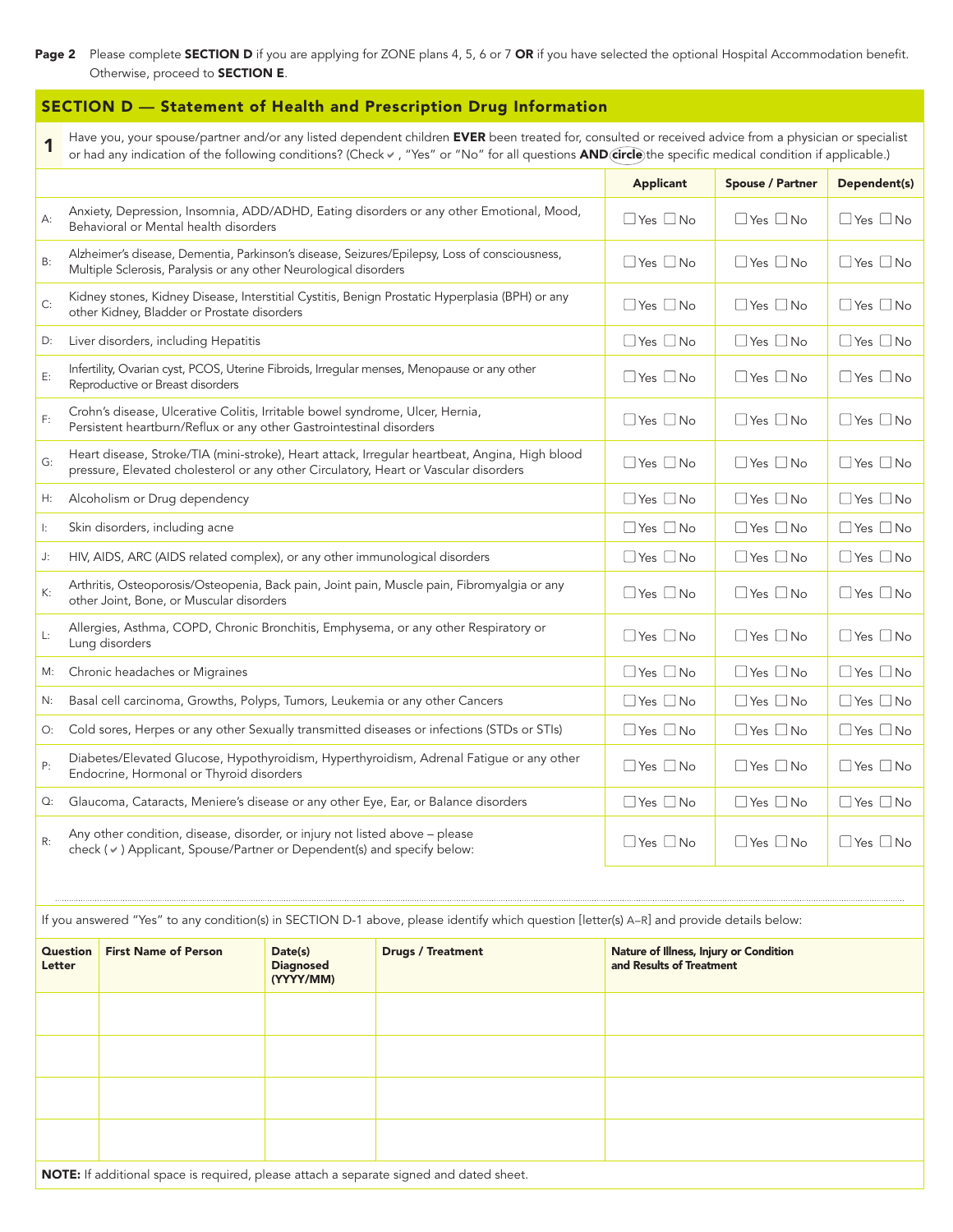currently authorized or expect to be using any prescription drugs?  $\Box$  Yes  $\Box$  No 2 Do you, your spouse/partner and/or any listed dependent children currently take or use any prescription drugs, have a prescription for which refills are

Prescription drugs include oral medications, injectables, creams, drops or serum.

If you answered "Yes" to this question, please provide details below:

| <b>Prescription Drug Information</b> |                     |                                                      |          |                               |                                           |                                      |                                            |
|--------------------------------------|---------------------|------------------------------------------------------|----------|-------------------------------|-------------------------------------------|--------------------------------------|--------------------------------------------|
| <b>First Name of Person</b>          | <b>Name of Drug</b> | <b>Drug</b><br><b>Identification</b><br>Number (DIN) | Strength | <b>Daily</b><br><b>Dosage</b> | <b>Length of Time<br/>Using This Drug</b> | Number of<br><b>Refills Per Year</b> | <b>Date of Last Refill</b><br>(YYYY/MM/DD) |
|                                      |                     |                                                      |          |                               |                                           |                                      |                                            |
|                                      |                     |                                                      |          |                               |                                           |                                      |                                            |
|                                      |                     |                                                      |          |                               |                                           |                                      |                                            |
|                                      |                     |                                                      |          |                               |                                           |                                      |                                            |
|                                      |                     |                                                      |          |                               |                                           |                                      |                                            |
|                                      |                     |                                                      |          |                               |                                           |                                      |                                            |
|                                      |                     |                                                      |          |                               |                                           |                                      |                                            |

NOTE: If additional space is required, please attach a separate signed and dated sheet.

|           |                                                                                                                       | <b>Applicant</b>                   | Spouse /<br><b>Partner</b>  | Dependent(s) |
|-----------|-----------------------------------------------------------------------------------------------------------------------|------------------------------------|-----------------------------|--------------|
| $\bullet$ | Have you, your spouse/partner and/or any listed dependent children<br>been hospitalized in the last two years?        | $\exists$ Yes $\Box$ No $\Box$     | $\Box$ Yes $\Box$ No        | Yes     No   |
|           | Do you, your spouse/partner and/or any listed dependent children<br>expect to be hospitalized in the next six months? | $\neg$ Yes $\neg$ No $\neg$ $\Box$ | $\Box$ Yes $\Box$ No $\Box$ | Yes  No      |

If you answered "Yes" to question 3 or 4, please provide details below:

| <b>First Name of Person</b> | <b>Illness/Injury Treated</b> | Date of Illness,<br><b>Injury or</b><br><b>Confinement</b><br>(YYYY/MM) | <b>Actual or</b><br><b>Anticipated</b><br><b>Number of Days</b><br>in Hospital | <b>Details/Outcome of Illness or Injury</b> |
|-----------------------------|-------------------------------|-------------------------------------------------------------------------|--------------------------------------------------------------------------------|---------------------------------------------|
|                             |                               |                                                                         |                                                                                |                                             |
|                             |                               |                                                                         |                                                                                |                                             |
|                             |                               |                                                                         |                                                                                |                                             |
|                             |                               |                                                                         |                                                                                |                                             |
|                             |                               |                                                                         |                                                                                |                                             |
|                             |                               |                                                                         |                                                                                |                                             |
|                             |                               |                                                                         |                                                                                |                                             |
|                             |                               |                                                                         |                                                                                |                                             |

NOTE: If additional space is required, please attach a separate signed and dated sheet.

| $\blacksquare$ Have you, your spouse/partner and/or any listed dependent children                                                 | <b>Applicant</b> | Spouse /<br><b>Partner</b>                                     | Dependent(s) |  |
|-----------------------------------------------------------------------------------------------------------------------------------|------------------|----------------------------------------------------------------|--------------|--|
| consulted a physician annually over the last two (2) years?                                                                       |                  | $\Box$ Yes $\Box$ No $\Box$ Yes $\Box$ No $\Box$ Yes $\Box$ No |              |  |
| Provide the name and telephone number of the physician who holds the majority of your hoalth records. If you do not have a doctor |                  |                                                                |              |  |

Provide the name and telephone number of the physician who holds the majority of your health records. If you do not have a doctor, indicate "None".

Name of Physician/Medical Clinic: Telephone Number: ( )

GSC reserves the right to perform claim audits from time to time to verify the accuracy of health information provided.